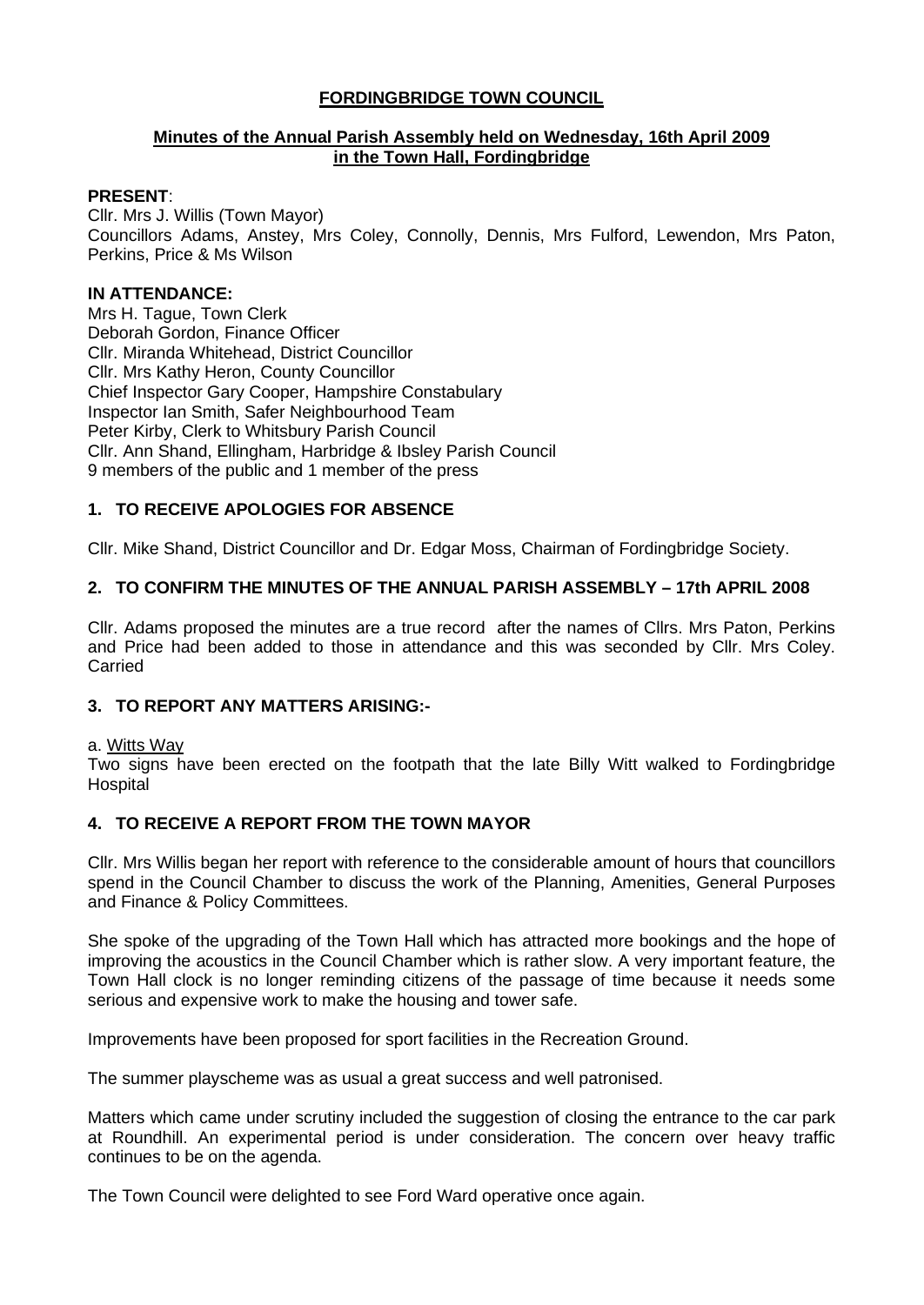#### Fordingbridge Annual Town Assembly 16.04.09

Cllr. Mrs Willis mentioned events such as the successful visit of the Moto Guzzi Club who made a most generous donation to the Mayor's Charity - the Minibus Replacement fund.

The summer hanging baskets continue to give great pleasure with thanks to the Fordingbridge Business Forum.

The Christmas street lights also with thanks to Ian Newman and the Rotary Club.

Cllr. Mrs Willis stated that she had fulfilled many engagements including a visit with the Clerk, her husband and Mr. Willis to Vimoutiers for the Foire de la Pomme, and civic services in neighbouring parishes and towns.

She opened the new Children's' Centre in Penny's Lane and was present at the inauguration of the Smarter Working Centre at the Glasshouse Studios. An unusual duty was the opening of the new Indian restaurant, latterly The Hour Glass.

Also a very successful joint venture initiated by NFDC for the refurbished public toilets in the car park which were officially opened on the 2nd April. The work started on time, finished ditto and within budget – In the words of Shakespeare from Hamlet – "For this relief, much thanks".

Cllr. Mrs Willis explained that the new children's centre will provide facilities for pre-school children and their parents. There are many services on offer including the baby clinic.

Cllr. Mrs Willis went on to speak of this year being a memorable and momentous one because the Town Clerk is to retire. Born in the town she knows and is known by nearly everybody. Discreet and diplomatic she draws on her vast experience to help members of the public in so many fields. She will be missed, no doubt about that, by us all. Together we attended many functions, the most memorable being the trip to Buckingham Palace- Rolls Royce and all. We were both proud to represent Fordingbridge. Cllr. Mrs Willis wished Helen a satisfying and rewarding retirement and welcomed the new Clerk, Kate Mason, present this evening. She is sure she will enjoy her time with the Council and assured her of the Council's support.

She went on to thank all the staff, Deborah Gordon, who keeps the accounts in order. Derek and Andy who looks after the Recreation Ground and Open Spaces, and Anne, the Town Hall care taker. Lastly, but no means least, she thanked her fellow councillors for their diligence in attending the weekly meetings and other extra curricular meetings involving a variety of local matters.

She concluded that as she comes to the end of her final year in office, she wishes her successor every joy in the role of Mayor of Fordingbridge and hopes he or she will take pleasure in representing the town as she has.

#### **5. CHIEF INSPECTOR GARY COOPER – HAMPSHIRE CONSTABULARY**

The Chief Inspector reported that he was born in Lymington and during the force worked in London for 15 years before returning to the New Forest as Commander two years ago.

He explained that the purpose of his presence was the Home Office directive for policing and local authorities. His team of local officers and PCSO will be looking for help from councillors to be part of a team for neighbourhood management. At the moment there is 60% confidence in local police but in Hampshire this is only 49% so by 2012 it needs to rise. The Home Secretary commented on antisocial behaviour, prostitution and lap dancing clubs.

The Neighbourhood Team in Fordingbridge is Inspector Ian Smith, Sgt Brian Goodall, and the PCSO. The directive is that they need to be visible on "your patch". There is a Beat Report. There is a local radio station in the New Forest. There is a need to send emails and letters. The response team is in Ringwood and the objective is to respond to every message within 24 hours. Normal response time to an incident is 20 minutes because it is very difficult to get to places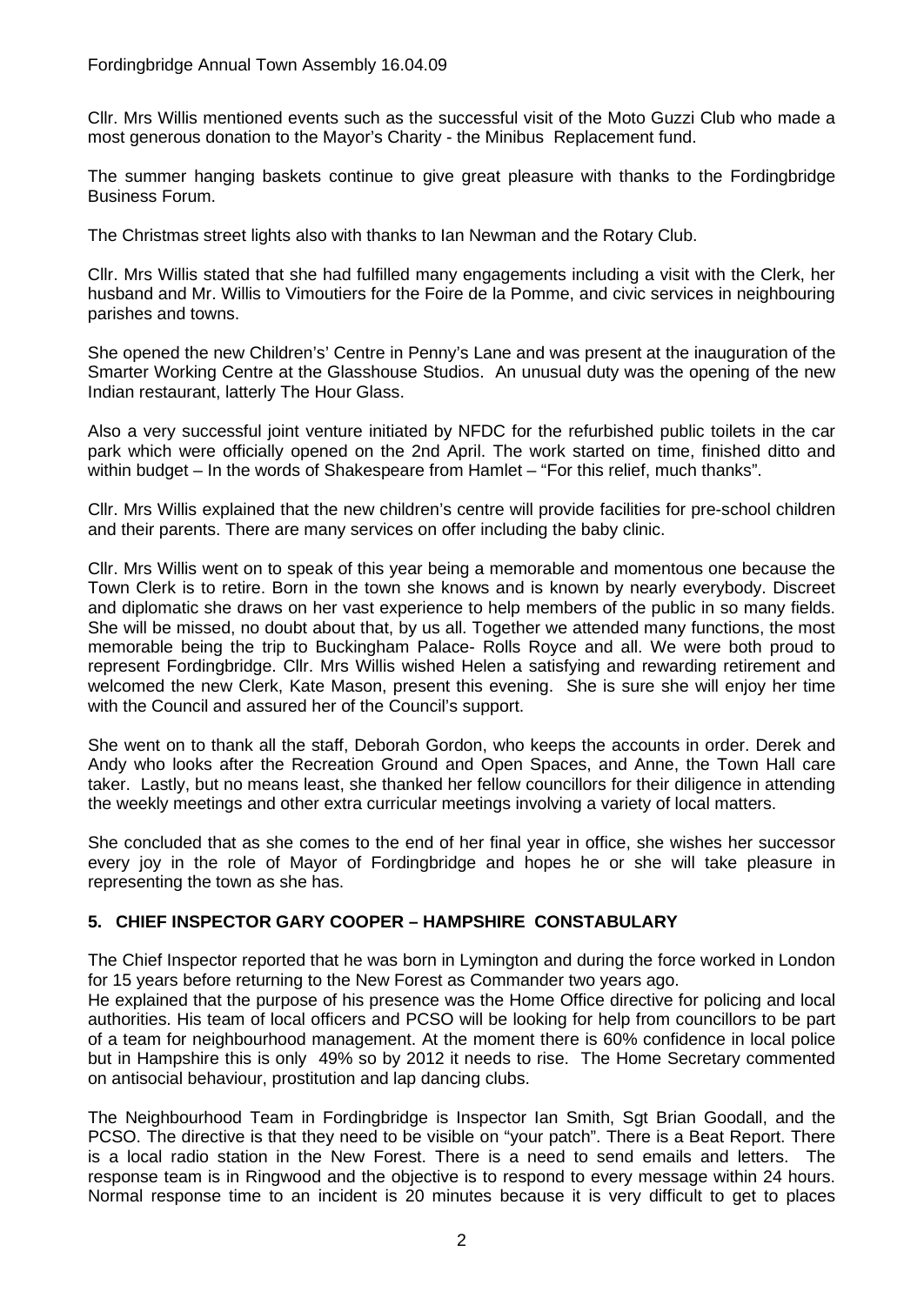Fordingbridge Annual Town Assembly 16.04.09

across the Forest in safety. 999 should be dialled in an emergency only e.g. when someone's life is in danger. 101 for everything else not just antisocial behaviour.

He spoke of good partnership working and mentioned the Friday Night project at Belinda's as a good example. Victims of crime should be contacted by telephone or email. Anyone making a complaint should receive an acknowledgement within 24 hours. However solving it make take a little longer! An important objective is to make the New Forest a safe place to work and visit.

#### **Questions**

Peter Kirby of Whitsbury Parish Council asked about the statistics on CADDIE and for what period are they. C.I. Cooper was not sure but thought it was for twelve months.

Cllr. Brian Perkins stated that Tony Hatcher has not been replaced yet. C.I. Cooper said no he hadn't but we have PC Paula Symes so we are half short!

Cllr. Miranda Whitehead wondered if there could be anymore funding for the Belinda's project. Inspector Smith said perhaps Hampshire Police Authority could help and an approach could be made to the Joint Action Group (JAG) at NFDC.

Cllr. Mrs Kathy Heron said she has £10,000 to devolve over her entire patch but cannot give something to a County Council run project.

Cllr. Mrs Fulford asked if significant issues of crime and disorder in Fordingbridge have been tackled. C.I. Cooper stated that the JAG meet every month to discuss issues such as tack theft, burglaries, motor vehicle crime and damage to properties. Inspector Smith said it was very important for everyone to report anything- no matter how trivial. The information may slot in to a bigger picture. Cllr. Mrs Fulford hoped that by this time next year we can see a big improvement in the problems in the High Street.

Cllr. Adams spoke very highly of police response times.

Peter Kirby of Whitsbury PC mentioned the minutes of the Crime and Disorder Review Panel where there is a list of the top 10 offenders. He asked if any were in this area. C. I. Cooper believed that there was no one.

The Chief Inspector showed everyone the Hampshire Constabulary webpage as a very useful tool for information. Cllr. Perkins asked about the Police Support Volunteers. C. I. Cooper hoped that this scheme could be extended to Fordingbridge in the near future.

Cllr. Mrs Willis thanked Chief Inspector Cooper and Inspector Smith for a very informative presentation.

# **6. TO PRESENT THE AUDITED ACCOUNTS FOR 2007/2008**

Deborah Gordon presented the audited accounts and invited those in attendance to view them at the end of the meeting.

# **7. TO REPORT ON FINANCES FOR 2009/2010**

Deborah Gordon reviewed the budgets of the three committees, Amenities, General Purposes and Finance & Policy. The precept for the current financial year is £163, 170 which is an increase of 3.7%.

Cllr. Mrs Willis thanked Deborah for all her work as Finance Officer.